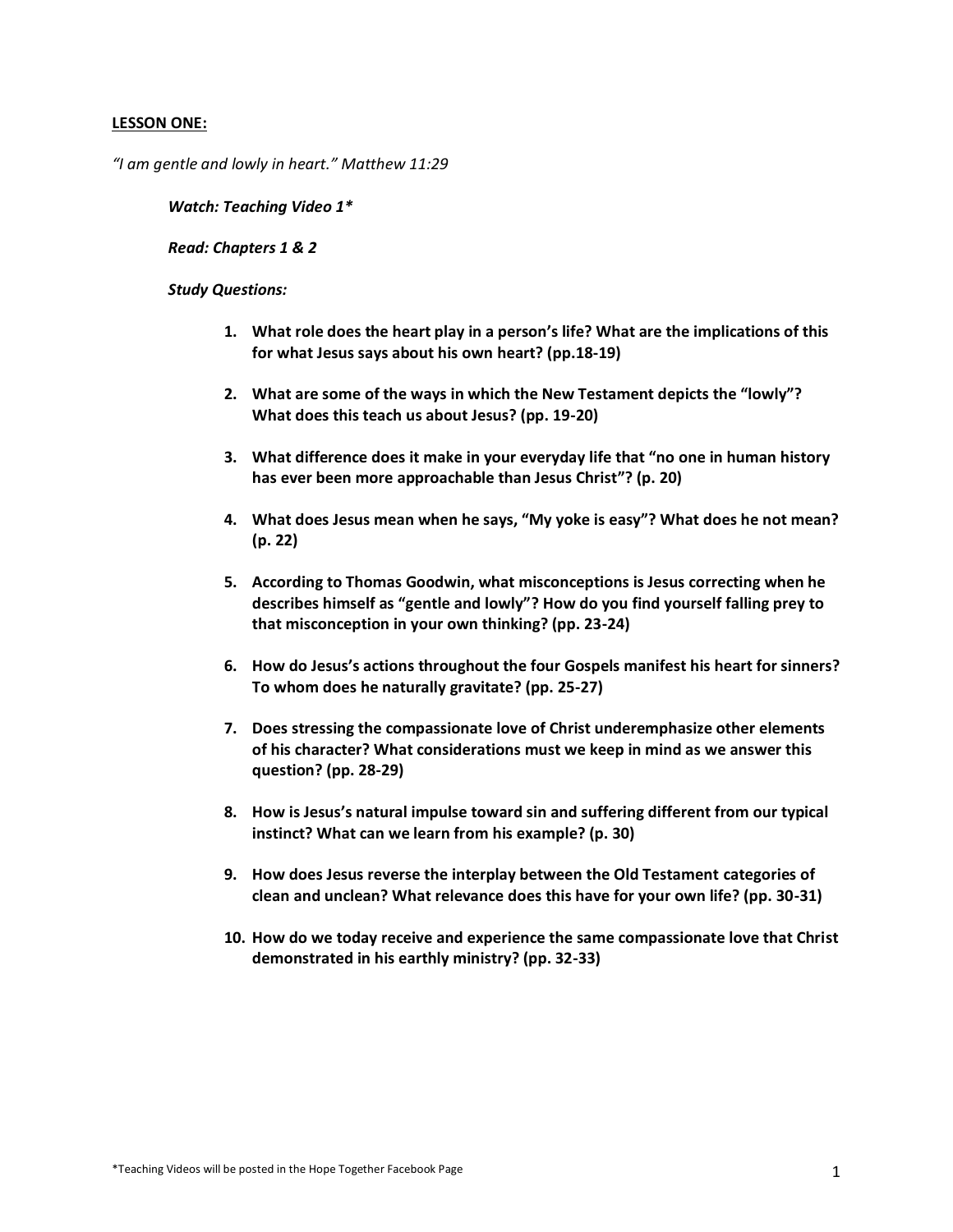# **LESSON TWO:**

*"We do not have a high priest who is unable to sympathize with our weakness." Hebrews 4:15*

*Watch: Teaching Video 2\**

*Read: Chapters 3-5*

- **1. Before approaching chapter 3, how would you have answered the question, What makes Jesus happy? Has this chapter changed your answer in any way? (pp. 35-38)**
- **2. How would you put the quote from Thomas Goodwin on pages 37-38 into your own words? Is this the Christ you have been following and have instinctively believed to be there?**
- **3. What was the joy awaiting Christ (Heb. 12:2)? (pp. 39-40)**
- **4. Have you deeply considered Christ's "solidarity" with you in your Christian discipleship? What does this mean for your everyday life? (pp. 45-46)**
- **5. Consider the way in which Jesus is described in the first two full paragraphs on page 47. Is this how you tend to think of Jesus, or do you tend to emphasize his deity and downplay his real humanity in your own thoughts of him?**
- **6. It is natural for us to think that anguish and pain are an isolated reality in our life. But how does this chapter clarify things for us? (pp. 48-49)**
- **7. What is the significance of the common Greek word root** *dunamenon,* **as underscored at the bottom of page 52?**
- **8. Consider the word "gently" in Hebrews 5:2, speaking of the priests and of Jesus as the perfect priest. Does this word surprise you in any way? What is a difficulty in your life right now that this word calms and heals? (pp. 53-56)**
- **9. Consider the image of a father that John Owen uses in the block quote on page 55. What is Owen saying about the depth of feeling that Christ experiences toward his sinning people?**
- **10. What is the difference between fixing your attention on your sin versus fixing your attention on Christ? (p. 57)**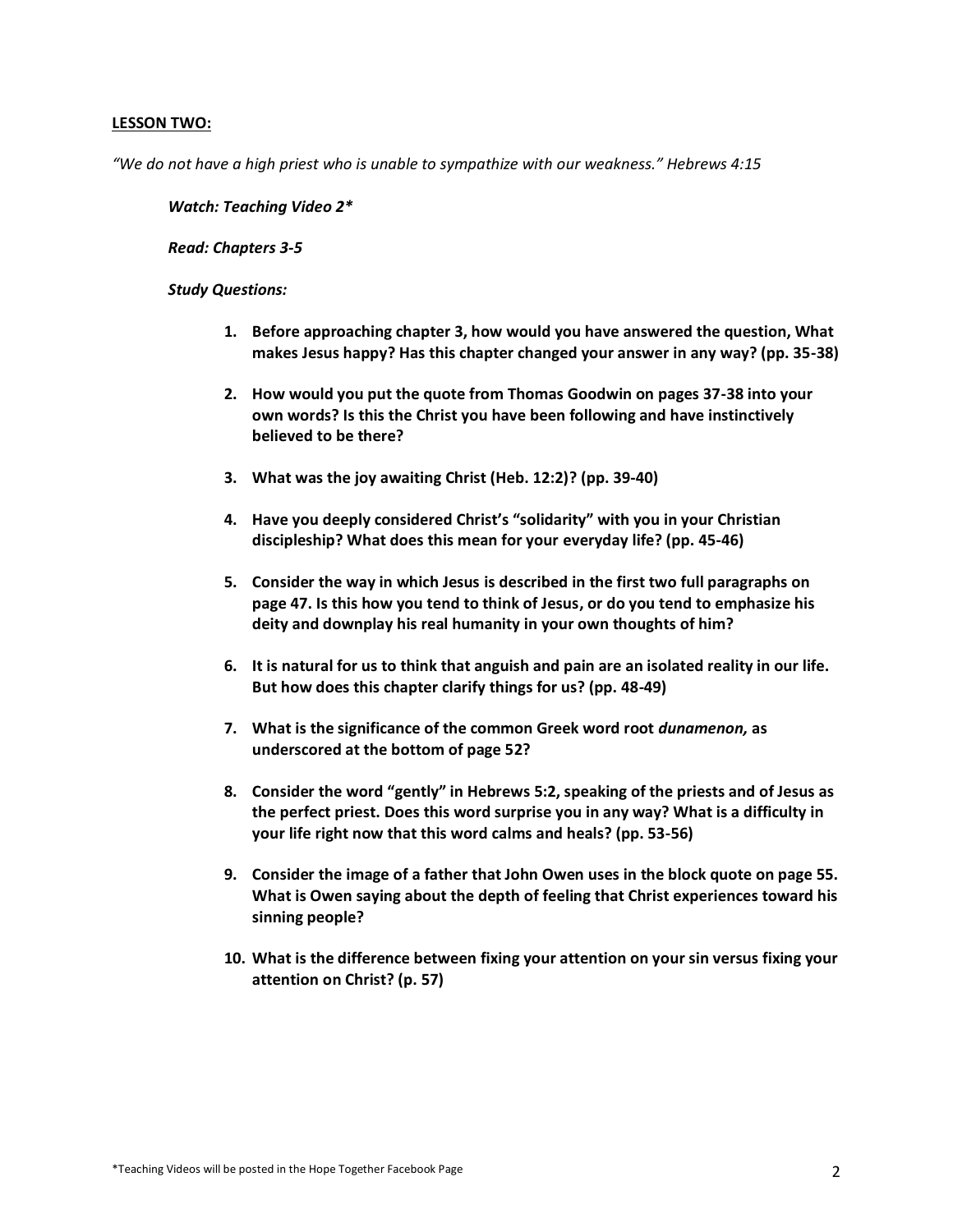## **LESSON THREE:**

*"Whoever comes to me I will never cast out." John 6:37*

*Watch: Teaching Video 3\**

*Read: Chapters 6 & 7*

- **1. What is a particularly precious truth to you emerging from the first half of John 6:37 ("All that the Father gives will come to me")? (pp. 60-61)**
- **2. In light of the John Bunyan quote on page 62, consider your own heart. What are some ways in which you find yourself wiggling out from under Christ's promise never to cast you out? What in your life renders it difficult to believe Christ will never cast you out?**
- **3. Do you find your heart operating in a way akin to the mock dialogue between us and Jesus on pages 63-64? How does John 6:37 surprise you?**
- **4. What do you believe to be ultimately determinative of your security in Christ's heart: your hold of him or his hold of you? What does Scripture teach? (pp. 64-65)**
- **5. What does the author mean by "the perseverance of the heart of Christ"? What does this perseverance mean for your life this week? (pp. 65-66)**
- **6. Why do we not feel the full weight and horror of our sin? (pp. 67-68)**
- **7. What do Christ's holiness and purity mean for the way he feels about the sin of those who do not belong to him? What do his holiness and purity mean for the way he feels about the sin of those who do belong to him? (pp. 69-70)**
- **8. How would you summarize in you own words what Thomas Goodwin is saying in the quote on pages 70-71?**
- **9. In what way(s) does Hosea 11 surprise you about God and his holiness? (pp. 72-74)**
- **10. As you conclude your reflecting on chapter 7, how has your view of divine holiness been changed or clarified?**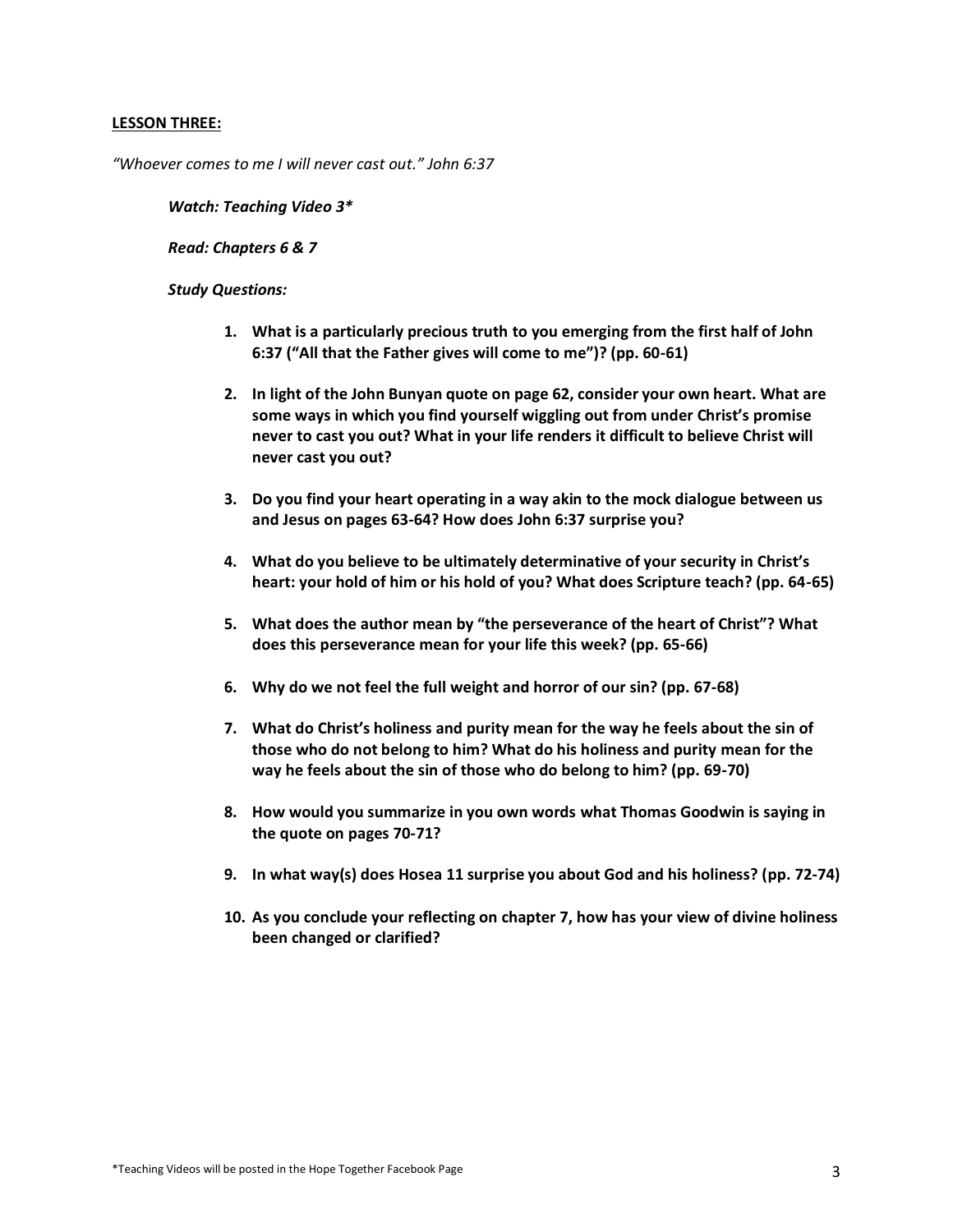# **LESSON FOUR:**

*"He always lives to make intercession for them." Hebrews 7:25*

*Watch: Teaching Video 4\**

*Read: Chapters 8 & 9*

- **1. Do you think much about what Jesus is doing right now? Has the reality of his intercession been a part of your regular reflection and discipleship? (p. 77)**
- **2. What is the connection between Christ's intercession and Christ's heart? (pp. 78- 79)**
- **3. What does it mean that Jesus intercedes for us? How does that calm and reassure you right now? (pp. 79-81)**
- **4. Reflect on the phrase "to the uttermost" in Hebrews 7:25. How is that phrase, translating a single Greek word (***panteles)***, a comfort to you? (pp. 82-83)**
- **5. Have you realized that, if you are in Christ, he himself is praying for you? How does this transform or strengthen your own prayer life? (p. 84)**
- **6. What is the difference between an intercessor and an advocate? How does the notion of advocacy develop that of intercession? (p. 87)**
- **7. What are some truths about Jesus the advocate, as taught in 1 John 2:1? (p. 89)**
- **8. What is the slight difference between what we are told in Hebrews 7:25 and in 1 John 2:1? How does John Bunyan explain the difference? (p. 90)**
- **9. Do you see in yourself the deep-seated impulse to self-advocate? How does the truth of 1 John 2:1 heal and calm that impulse? (pp. 92-93)**
- **10. Is there some way in your heart right now that you are defending yourself, which God is calling you to lay down and to rest completely on the advocacy of Jesus Christ on your behalf? (pp. 93-94)**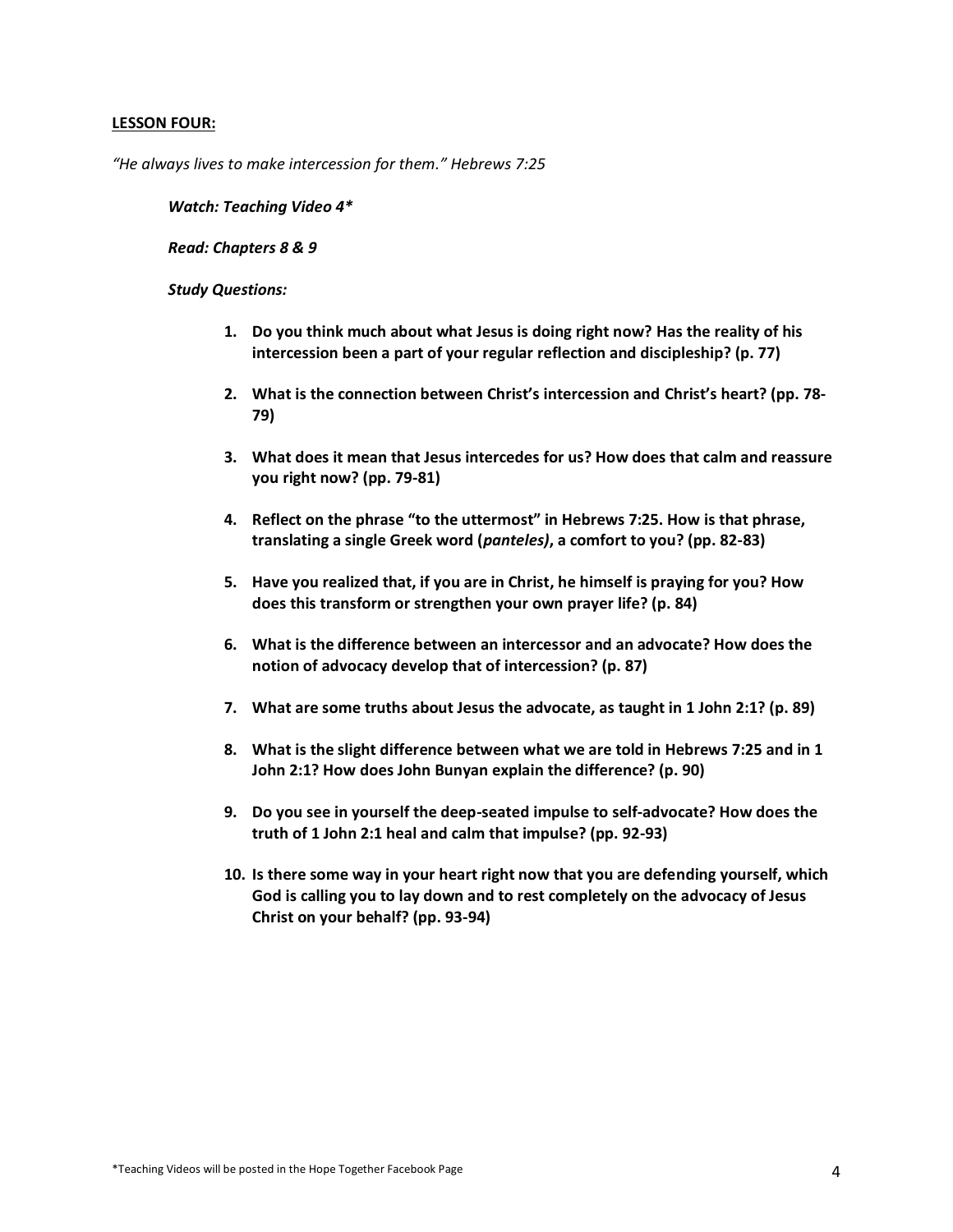# **LESSON FIVE:**

*"…a friend of tax collectors and sinners!" Matthew 11:19*

*Watch: Teaching Video 5\**

*Read: Chapters 10-12*

- **1. What is the distinct contribution Jonathan Edwards makes to how we should think about the heart of Christ? (pp. 95-96)**
- **2. Do you think much in terms of beauty when you think of God or of Christ? (pp. 96- 98)**
- **3. Are you "romancing" the heart of Christ? What would it mean to do so? (p. 99)**
- **4. Is Jesus a human right now? What is the implication of this for how we are to understand Christ's heart? (pp. 103-104)**
- **5. What is the contribution B.B. Warfield makes to our understanding of the heart of Christ? (pp. 105-111)**
- **6. What is the connection between Christ's compassion and his anger? Are these two at odds? Why or why not? (pp. 108-109)**
- **7. What might it mean for Jesus to be angry with you? (pp. 111-112)**
- **8. Do you find it instinctively irreverent to speak of Christ as our friend? What in your life experience informs your answer? (p. 113)**
- **9. In what ways is Jesus Christ the perfect friend, a better friend than any human ever could be? (pp. 115-120)**
- **10. What does it mean that Jesus is your companion? (pp. 117-118)**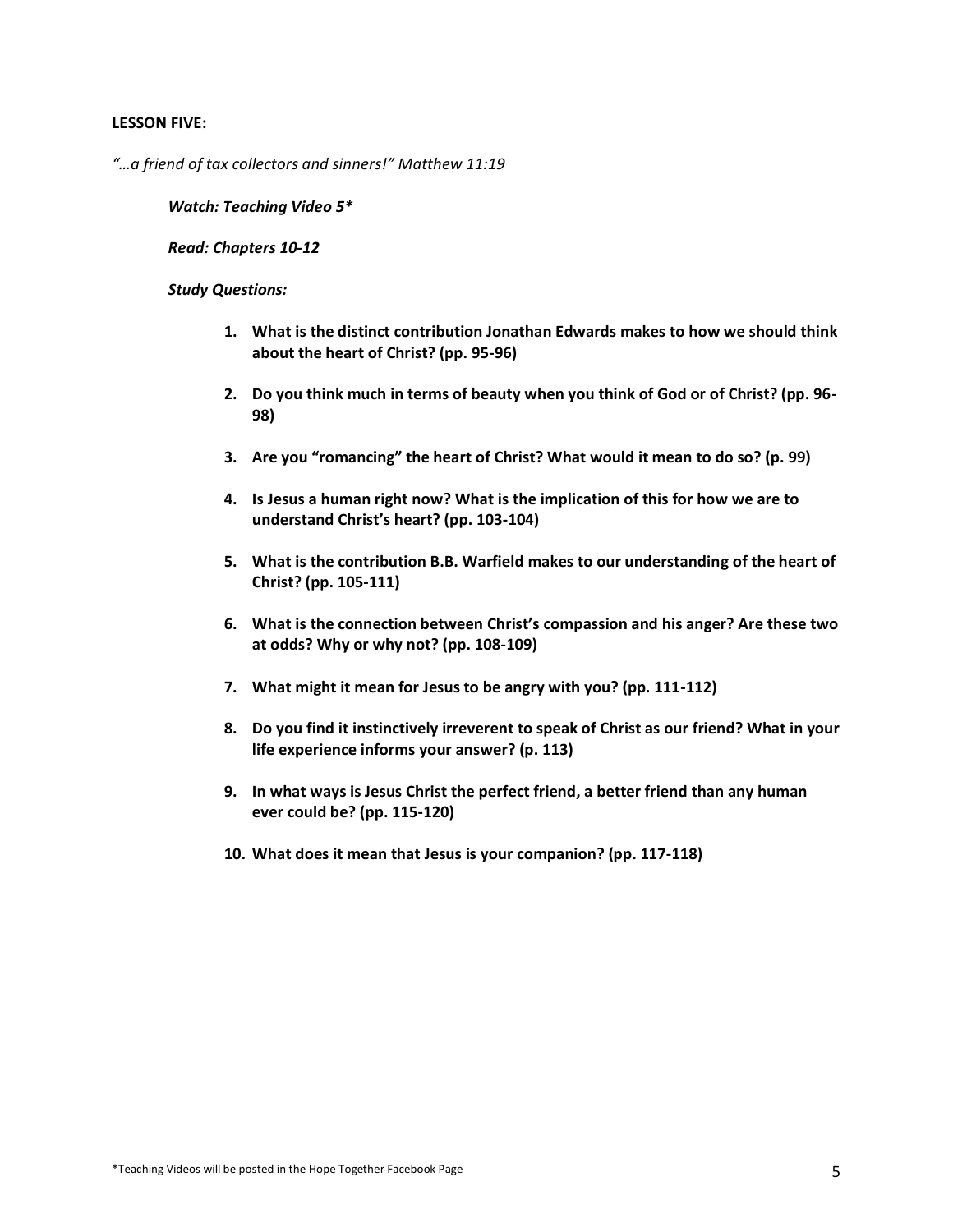#### **LESSON SIX:**

*"I will ask the Father, and he will give you another Helper." John 14:16*

*Watch: Teaching Video 6\**

*Read: Chapters 13 & 14*

- **1. What aspect of the Spirit is chapter 13 drawing out? Have you thought about this side to the Holy Spirit before? (pp. 121-122)**
- **2. How does Thomas Goodwin explain the purpose of Christ's going away and the Spirit's coming? (pp. 123-124)**
- **3. What are the implications of the fact that the Holy Spirit is not an impersonal force but a person? (pp. 124-125)**
- **4. What does 1 Corinthians 2:12 teach us about the role of the Spirit? (p. 125)**
- **5. What is chapter 13 saying about the connection between the Holy Spirit and the heart of Christ? How does this affect the way in which you go about your life of Christian discipleship? (pp. 125-126)**
- **6. Consider the quote by A. W. Tozer that kicks off chapter 14. What first comes into your mind when you think about God? (p. 127)**
- **7. When you think of the Father, do you tend to think of him as somehow less loving than the Son? Is this an accurate way of thinking? Why or why not? (pp. 128-129)**
- **8. Ponder the phrase "the Father of mercies" in 2 Corinthians 1:3. Have you collapsed yet into a daily mindfulness that this is who God the Father is? If not, why? (pp. 129-130)**
- **9. Review the quote from Goodwin on pages 131-132. What wounds in your own heart do the Father's perfect mercies need to heal?**
- **10. How is your prayer life with the Father changed as you consider the truths of pages 132-133? How is your communion with God affected?**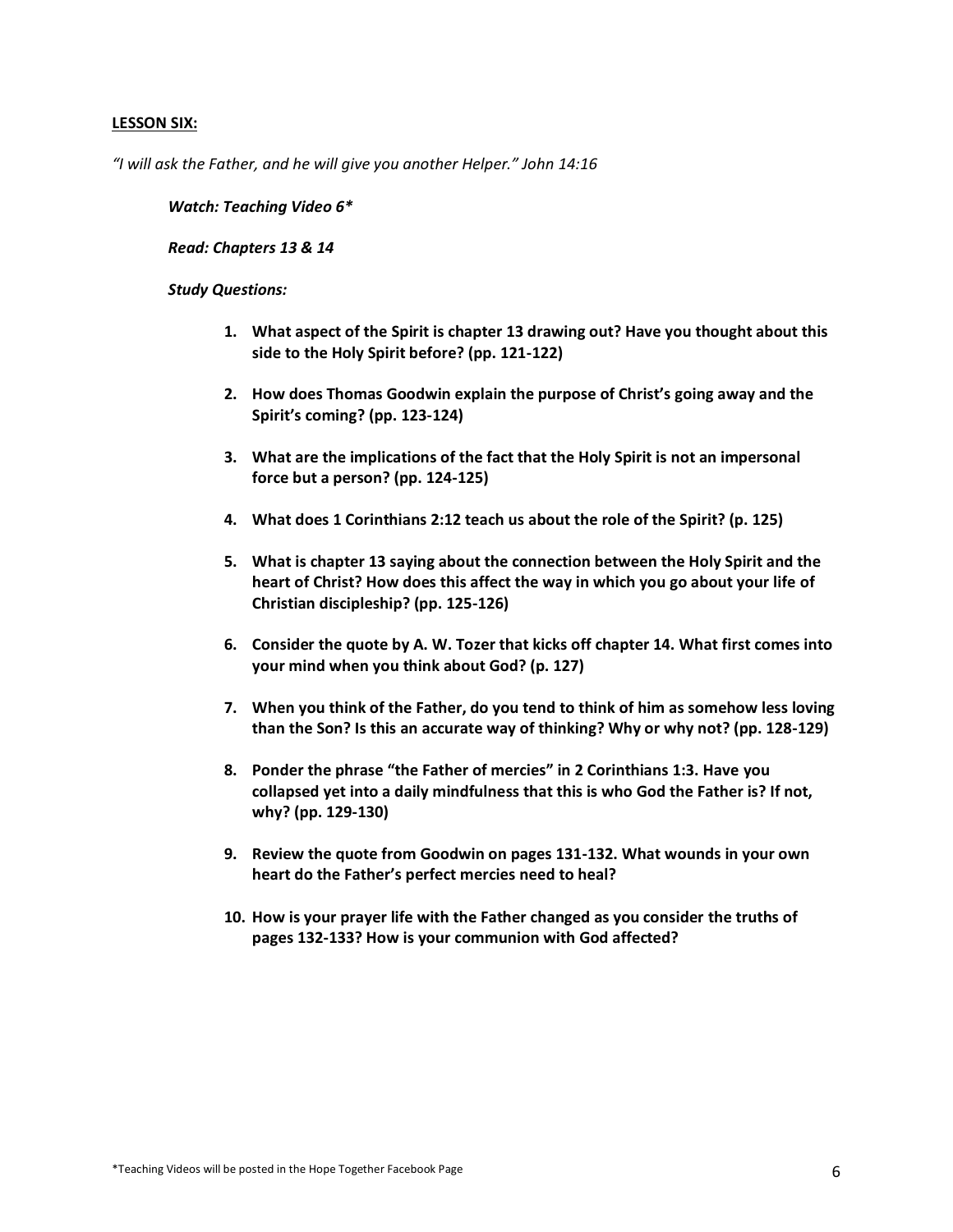## **LESSON SEVEN:**

*"He does not afflict from his heart." Lamentations 3:33*

*Watch: Teaching Video 7\**

*Read: Chapters 15 & 16*

- **1. As we turn to the Old Testament, do you expect the vision of heaven's heart to dampen somewhat? Do you think of the Old Testament as giving us cooler or more calculating deity? Do the opening paragraphs of chapter 15 surprise you in any way? (pp. 135-136)**
- **2. Have you read Lamentations before? What is your sense of the mood and tone and message of the book? What do we find at the literary high point of the book? (pp. 136-137)**
- **3. In what ways does Lamentations 3:32-33 affirm divine sovereignty (God's supreme control of everything that washes into our lives)? (pp. 137-138)**
- **4. What does it mean that God does not afflict his people "from his heart" (Lam. 3:33)? (pp. 138-141)**
- **5. What does it mean for your own heart and life that judgement is God's "strange" work and mercy his "natural" work? Have you thought of God like this before? (pp. 142-144)**
- **6. What do you think of when you hear the phrase "the glory of God"? Read Exodus 33:18-19, along with 34:6-7. How does God himself apparently define his glory? How does a text such as Psalm 138:5-6 clarify the point? (pp. 145-147)**
- **7. Have you considered before that God is said to be "provoked to anger" time after time throughout the Old Testament, but never "provoked to love" or "provoked to mercy"? What does this mean for you right now as you navigate life? (pp. 148- 149)**
- **8. What is the relationship between "keeping steadfast love for thousands" and "visiting the iniquity of the fathers…to the third and the fourth generation" (Ex. 34:7)? How does this comfort you? (pp. 149-150)**
- **9. As you are reading this book, are you letting your own "natural assumption about who God is" melt away? If so, what is replacing it? (p. 151)**
- **10. How is Exodus 34:6-7 fulfilled in the New Testament? (pp. 152-153)**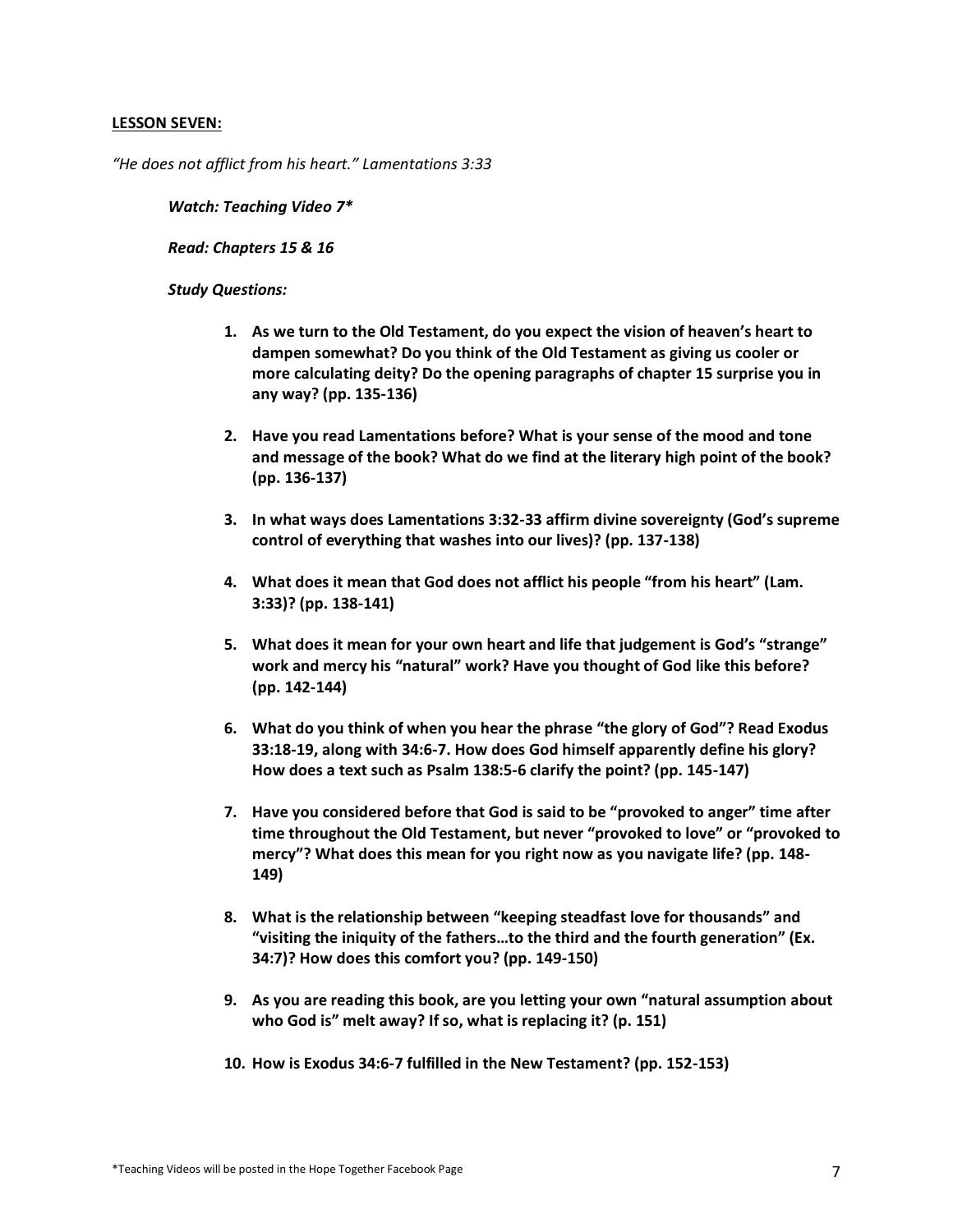# **LESSON EIGHT:**

*"My heart yearns for him." Jeremiah 31:20*

*Watch: Teaching Video 8\**

*Read: Chapters 17 & 18*

- **1. Have you ever said to someone, in the wake of a mysterious providence in life, "God's ways are not our ways"? What did you mean by that?**
- **2. In light of Isaiah 55:6-9, what is the specific meaning of the Bible when it says that God's ways are not our ways? (pp. 155-157)**
- **3. We know intuitively that God is not like us. But what do we learn from Isaiah 55 and Psalm 103 about the deepest way in which God is not like us, and what does this tell us about the way we fallen humans are hardwired? (pp. 157-158)**
- **4. "He isn't like you. Even the most intense of human love is but the faintest echo of heaven's cascading abundance." Do you believe this? How does this affect the way you live your Christian life today? (p. 160)**
- **5. Where are the two places God most loves to dwell, according to Isaiah 57:15? How does this connect with Matthew 11:29 and with your own life? (pp. 161-162)**
- **6. Given the thrust of the first twenty-nine chapters of Jeremiah, what would you expect to find in chapters 30-33, as God gives his response to the first twenty-nine chapters? What do we in fact discover? (pp. 163-165)**
- **7. What is the exact Hebrew word for "heart" as used in Jeremiah 31:20? How would you put into your own words what we are being told about who God is? (p. 165)**
- **8. Do you think of God as yearning for you? What does this do for you as you ponder this truth? (pp. 165-167)**
- **9. What is the point of Thomas Goodwin's statement on page 167? How would you put it into your own words?**
- **10. Have you considered the possibility that one of the most grievous errors in your life is deflecting rather than letting in the oceanic love of God? Do you feel reluctant to let him love you? Why or why not? (pp. 168-170)**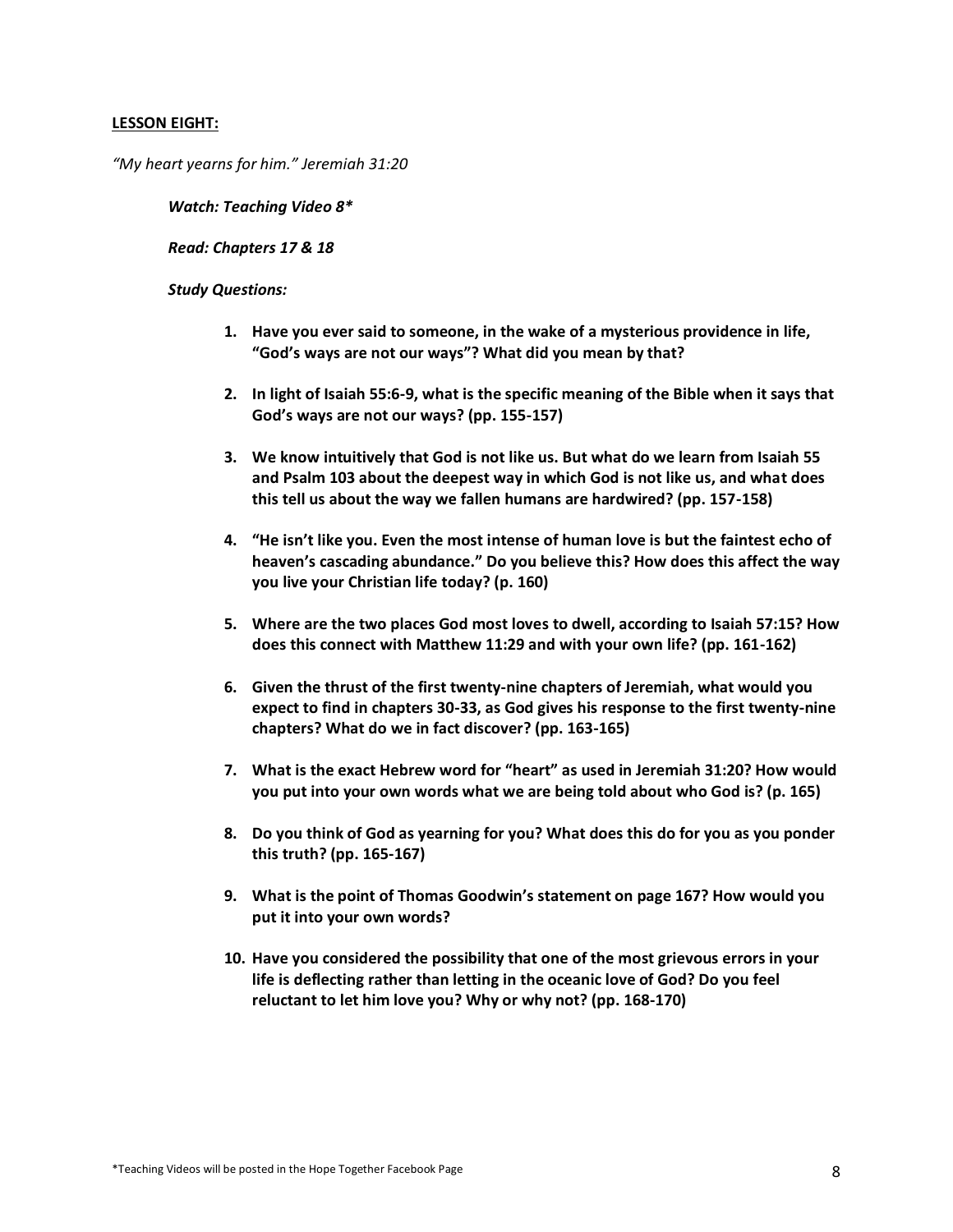#### **LESSON NINE:**

*"But God, being rich in mercy…" Ephesians 2:4*

*Watch: Teaching Video 9\**

*Read: Chapters 19-21*

- **1. Have you ever considered that God tells us he is "rich" in something in only one place? If he is rich in mercy more than in anything else, what does this mean for the way in which you relate to him today? (pp. 171-172)**
- **2. What is the significance of the word** *being* **in the phrase "God, being rich in mercy…"?**
- **3. Paul includes himself in the indictment he describes: "among whom we all once lived…" (Eph. 2:3). How can he, the former scrupulous Pharisee who kept all God's rules meticulously, include himself in this indictment? (pp. 176-177)**
- **4. What is the proof of God's rich mercy in your daily life, despite all your hardships and sins? (pp. 178-180)**
- **5. Do you see in yourself the subtle, chronic tendency to attempt to strengthen your standing with God based on how you are performing spiritually? (pp. 181-182)**
- **6. What does it mean that Paul speaks of being "of works" in Galatians 3:10? Do you identify yourself with this description? (pp. 184-185)**
- **7. How does Christ's work, and the heart from which that atoning work flowed, address your "of-works-ness"? (pp. 185-188)**
- **8. Do you have a harder time believing God fully forgives your present sins as a Christian than believing that he forgives your past sins as a non-Christian? Why or why not? (pp. 189-190)**
- **9. How would you put into your own words the inner logic of Romans 5:6-11? How does that logic apply to your ongoing life as a disciple of Christ? (pp. 190-194)**
- **10. Is it possible for you who are in Christ to become any more secure in the heart of Christ than you are right now? Will you be more secure in heaven that you are now? (pp. 194-195)**